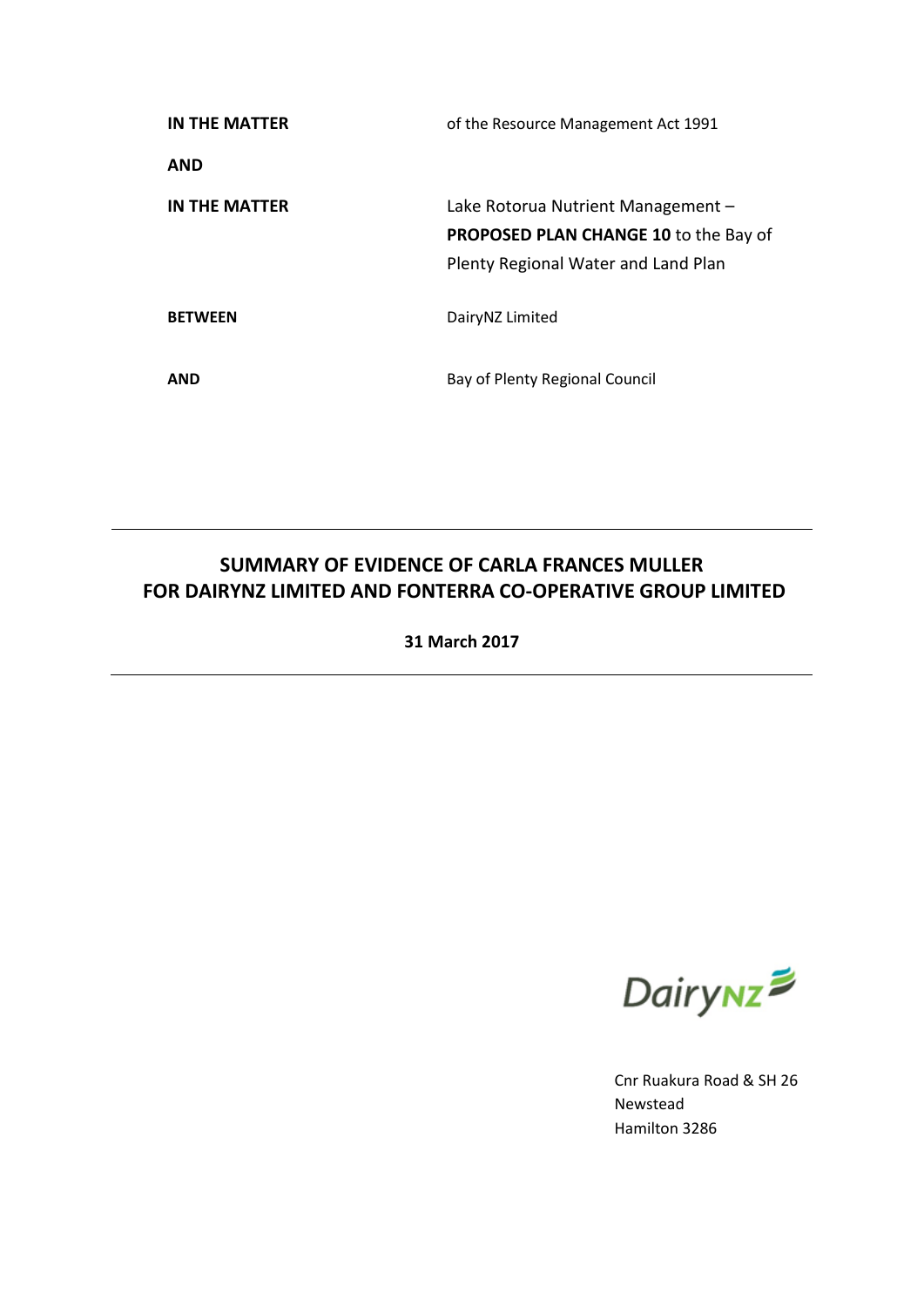- I. My full name is Carla Frances Muller
- II. My qualifications and expertise are set out in my Statement of Primary Evidence.
- III. I confirm I have read the Expert Witness Code of Conduct set out in the Environment Court Practice Note 2014 and agree to comply with it.

### **1. SUMMARY OF KEY POINTS OF EVIDENCE**

- 1.1. My evidence addressed the following matters:
	- a) The economic impact of Proposed Plan Change 10 (PC10) on dairy farmers.
	- b) The difference in nitrogen and phosphorus mitigation strategies.
	- c) It supports LR Method 2 which relates to the science review, in particular it supports the amendments to LR Method 2 as set out in the Proposed Lake Rotorua Nutrient Management Plan Change 10- Staff Recommendations (Strikeout Version) (January 2017).
- 1.2. The scope for this evidence was set out in the Joint DairyNZ and Fonterra Submission on PC10. This submission did not request changes to nitrogen targets, however, it noted that PC10 rules impose significant costs to dairy farmers. Page 6 of Joint DairyNZ and Fonterra Submission on PC10 requested that LR Method 2 addresses all the scientific and policy aspects.

## **2. OVERVIEW OF EVIDENCE**

- 2.1. In section 5 of my evidence I set out the case study analysis I undertook to assess costs of proposed PC10 to dairy farmers. While this was only a case study analysis of three farms, this farm systems modelling showed that for actual farms in the Lake Rotorua catchment achieving the 2032 NDA and managed reduction targets will incur economic costs. This ranged from an 8% to 22% reduction in operating profit. After this reduction in operating profit, farms still need to be able to pay interest and tax.
- 2.2. Section 6 and 7 of my evidence discussed the relationship between managing nitrogen and phosphorus losses. It discussed how mitigating nitrogen leaching does not mitigate phosphorus losses proportionally and it is important that farmers understand all required nutrient reductions in order to select the most cost-effective mitigation options for their farm.

#### **3. Agreed Matters**

3.1. I do not believe the farm systems modelling undertaken as part of the Joint DairyNZ and Fonterra Submission on PC10 is fundamentally different to other farm systems modelling undertaken by the Bay of Plenty Regional Council (and their relevant experts). Models provide an indication of what reality could be, rather than exact predictions of behaviour. Furthermore, models are approximations of reality and we can't know exactly how farms will, or are capable of, responding and therefore, assumptions are likely to differ slightly between modellers. Some assumptions differ in the farm systems modelling undertaken for PC10, including the possible productivity gains, however I do not believe these are significant enough to dramatically alter